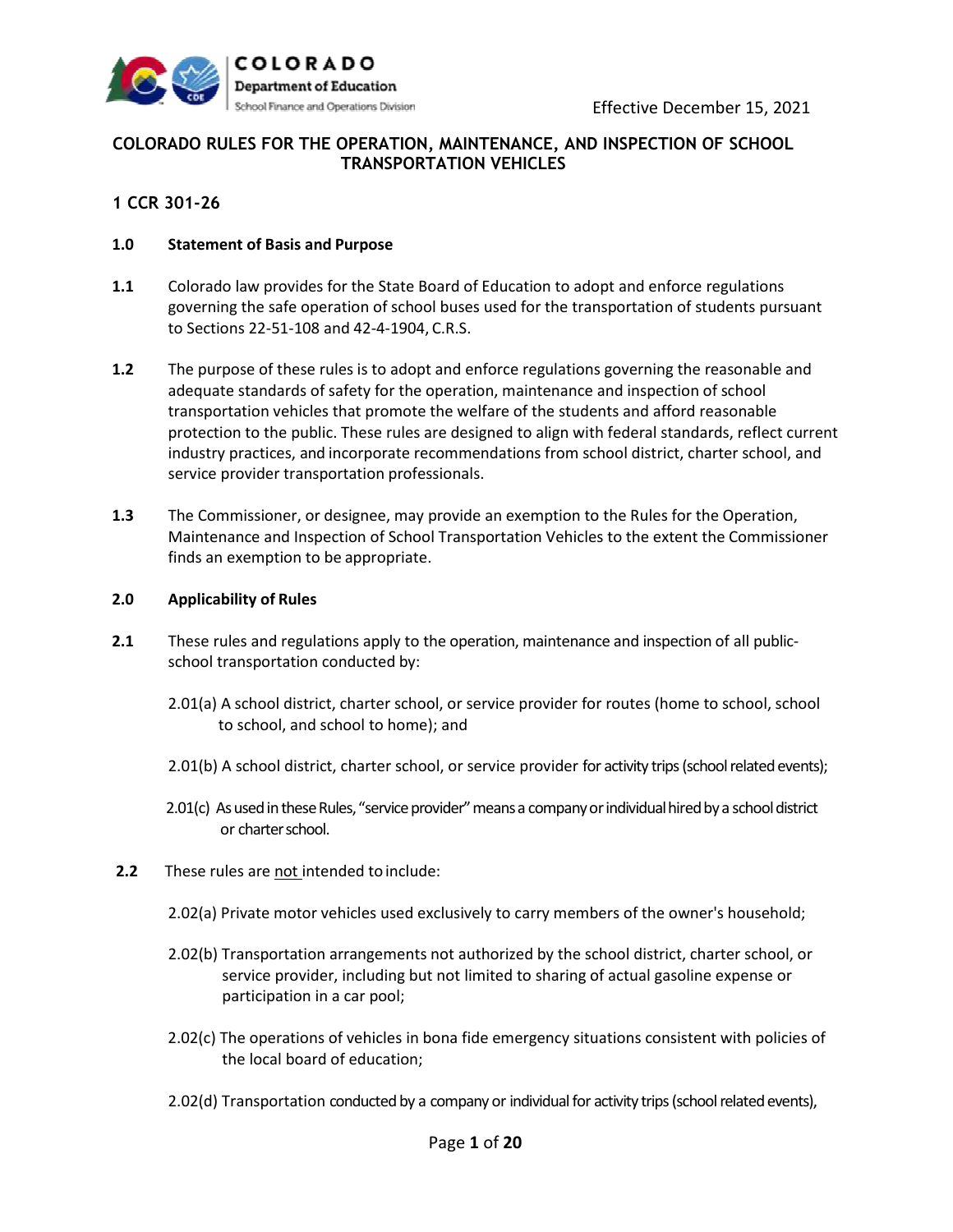

including service providers, parent volunteers, and coaches or teachers using a private motor vehicle; or

- 2.02(e) Transportation provided by a company or individual as part of their operation as a common carrier, or transportation network company operating pursuant to Section 40- 10.1-602, C.R.S., under the jurisdiction of the US Department of Transportation or the Public Utilities Commission.
- **2.3** These rules shall not preclude a school district, charter school, or service provider from establishing a more rigid standard or policy when deemed necessary by the local board of education or service provider.

## **3.0 Non-Compliance**

- **3.1** CDE will perform periodic School Transportation Advisory Reviews (STAR) of school districts, charter schools and service providers to evaluate and assist with compliance of these rules.
	- 3.01(a) CDE will provide school districts, charter schools and service providers written notification of the STAR findings.
	- 3.01(b) Upon receipt of the written notification of STAR findings, school districts, charter schools and service providers shall respond in writing to outline corrective actions if necessary.
- **3.2** CDE shall revoke or suspend the certificate for a school transportation annual inspector, school transportation annual inspector hands-on tester, school transportation entry level driver instructor, or inspection site under the following circumstances:
	- 3.02(a) A school transportation annual inspector, school transportation annual inspector hands- on tester, school transportation entry level driver instructor, or inspection site does not meet the requirements outlined in these rules; or
	- 3.02(b) School transportation annual inspections, school transportation entry level driver instruction, or hands-on tests have not been properly conducted.

## **4.0 School District, Charter School and Service Provider EmploymentResponsibilities**

- **4.1** School districts, charter schools and service providers shall outline job responsibilities and develop job qualification standards for each school transportation vehicle operator and school transportation paraprofessionals, annual inspector, and school transportation entry level driver instructor, consistent with federal and state regulations. A copy of these requirements shall be provided to each school transportation vehicle operator, annual inspector, school transportation entry level driver instructor, and paraprofessional upon employment. A copy shall also be maintained in the applicable qualification file.
- Page **2** of **20 4.2** School districts, charter schools and service providers shall maintain separate files for each school transportation vehicle operator, school transportation paraprofessional,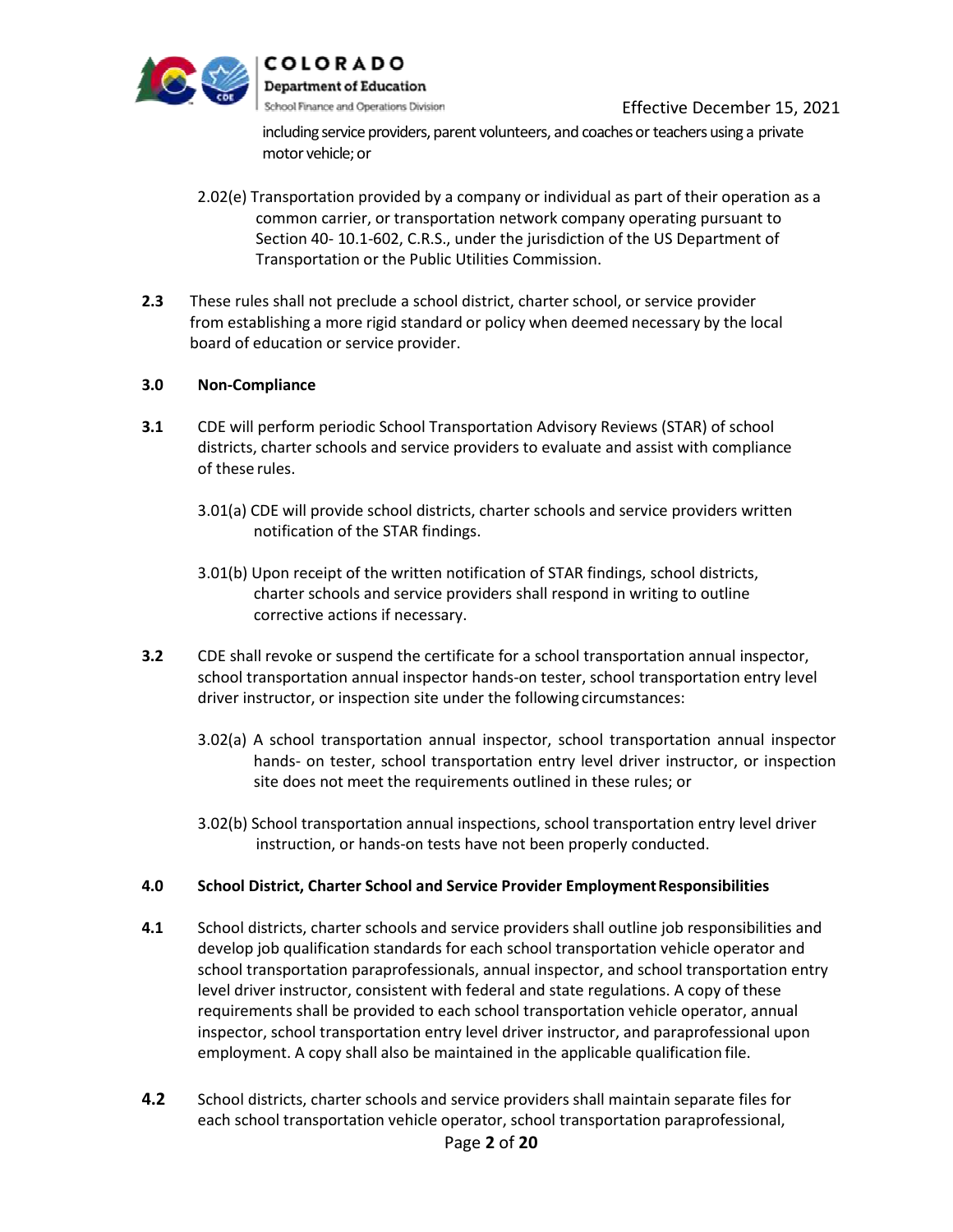

school transportation entry level driver instructor, and school transportation annual inspectorwith written documentation evidencing all listed requirements indicated in Rule 5.00, Rule 6.00 and Rule 7.00, as applicable. Training documentation shall include the trainer name, date of the training, description of the training, duration of each topic covered and the signature of all attendees.

- 4.02(a) If a school transportation vehicle operator, school transportation paraprofessional, or school transportation annual inspector works for more than one school district, charter school, service provider, or operator of an inspection site, each employer shall maintain a file with documentation in accordance with this rule.
- **4.3** Pursuant to 49 CFR, Part 382, Subpart G, school districts, charter schools, and service providers shall ensure that all employees required to possess a commercial driver's license (CDL) are enrolled in the Federal Motor Carrier Administration Drug and Alcohol Clearinghouse and in a US DOT- approved substance abuse testing program.
- **4.4** School districts, charter schools and service providers shall not permit a school transportation vehicle operator to transport students, while the operator's ability or alertness is so impaired, through fatigue, illness or any other cause, as to make it unsafe for the operator to transport students.
- **4.5** School districts, charter schools and service providers shall have written emergency procedures and/or contingency plans to be followed in the event of a traffic accident, vehicle breakdown, unexpected school closing, unforeseen route change, or relocation of a student stop in an emergency.
- **4.6** School districts, charter schools and service providers shall ensure that documentation outlining transportation related services and requirements, including required use of Child Safety Restraint Systems and medical and behavioral information as it relates to student transportation, is available to applicable school transportation vehicle operators and paraprofessionals prior to providing transportation services.
- **4.7** Pursuant to 49 CFR, Part 380, Subpart F, 380.601, effective February 7, 2022, school districts, charter schools, and service providers shall ensure that all entry level school transportation operators required to possess a commercial driver's license (CDL) receive pre-service training in compliance with the FMCSA theory and behind-the-wheel training curricula via an entity listed on the FMCSA training provider registry (TPR).

## **5.0 School Transportation Vehicle Operator Requirements**

- **5.1** School transportation vehicle operators driving any vehicle with the capacity of 16 or greater passengers (counting the driver) shall meet or exceed the following requirements:
	- 5.01(a) The operator shall possess a valid commercial driver's license (CDL) with the proper class and endorsements for size and type of vehicle(s) to be driven and the associated Medical Examination Report required pursuant to the Federal Motor Carrier Safety Regulations, 49 CFR section 391.43.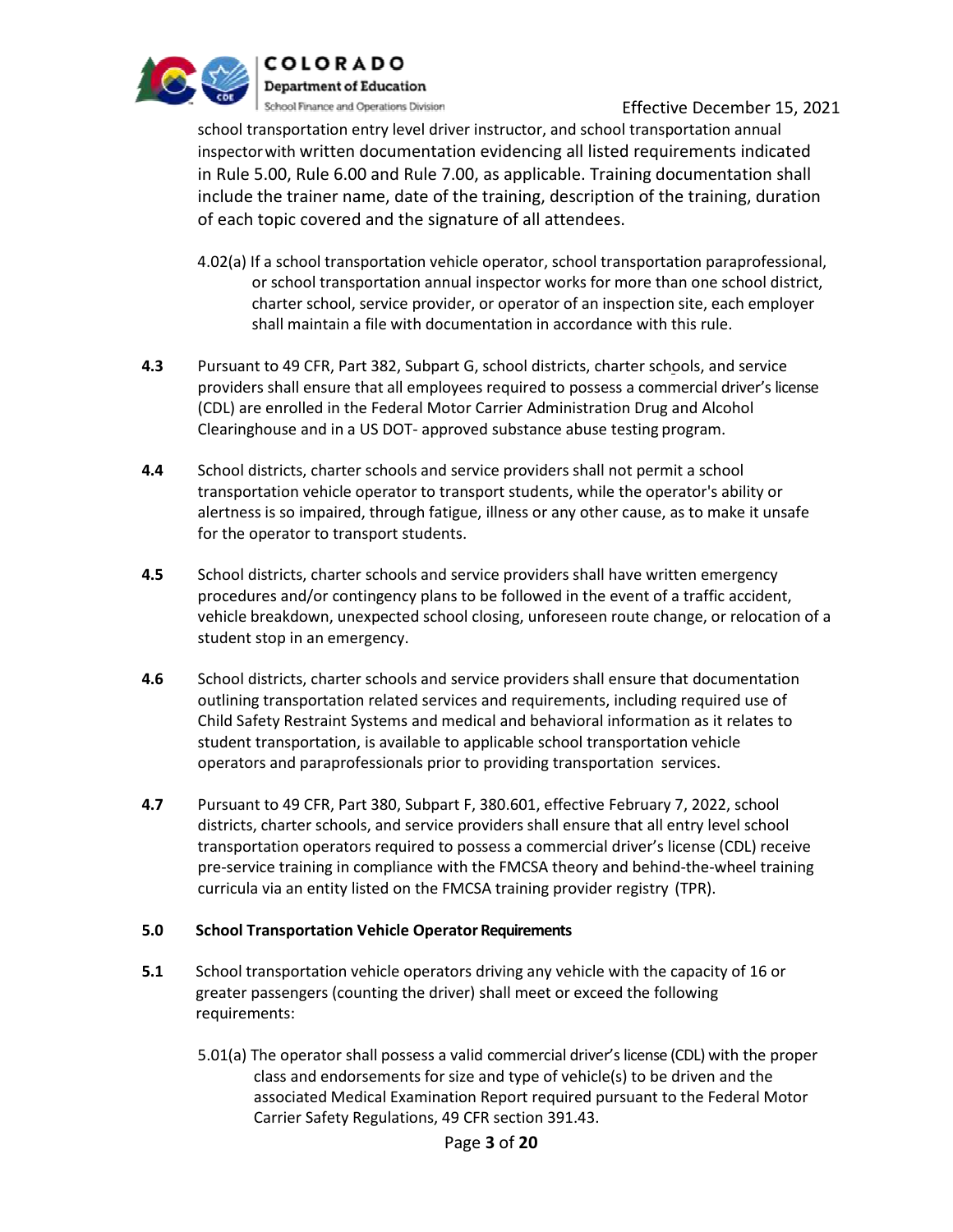

5.01(b) The operator shall be a minimum of 18 years of age.

- 5.01(c) School districts, charter schools, and service providers shall obtain a motor vehicle record of each operator prior to transporting students and annually thereafter.
- 5.01(d) The operator shall be given and/or have access to the CDE School Bus/Multifunction Bus/Motor Coach Bus Operator Guide prior to transporting students. A copy of the Certificate of Receipt, signed by the operator, shall be placed in the driver qualification file.
- 5.01(e) The operator shall receive a minimum of six hours of in-service training annually. A portion of this annual in-service requirement may occur during the school year.
- 5.01(f) The operator shall successfully pass a CDE School Bus/Multifunction Bus/Motor Coach Bus Operator written test for the current school year prior to transporting students and annually thereafter.
- $5.01(g)$  The operator shall successfully pass a driving performance test including a pretrip inspection prior to transporting students and annually thereafter. This test shall be conducted in a vehicle, which is similar in type and size to the vehicle the applicant is assigned to operate. School districts, charter schools, and service providers have the option to re-test at their discretion.
- 5.01(h) The operator shall receive pre-service training on the type of vehicle(s) to be driven, the type of duties they may be required to perform, mountain and adverse weather training pursuant to C.R.S. 42-4-1902, and student confidentiality requirements prior to transporting students.
- 5.01(i) The operator shall have written documentation evidencing that they have received first aid training, including cardiopulmonary resuscitation and universal precautions within 90 calendar days after initial employment. If the operator holds a current first aid and cardiopulmonary resuscitation certificate it will meet the requirements of this section. Operators shall receive first aid training and/or re-certification every two (2) years thereafter.
- 5.01(j) The operator shall receive training regarding the proper use and maintenance of Child Safety Restraint Systems (CSRS) and proper wheelchair securement when the operator is engaged in transportation involving these systems and devices, prior to transporting students.
- 5.01(k) Effective February 7, 2022, entry level commercial operators shall have a copy of their training certificate, and training syllabus from a training provider listed on the FMCSA Training Provider Registry (TPR) placed in their qualification file, indicating that they have passed all required FMCSA pre-service training.
- **5.2** School transportation vehicle route operators (transporting students to and from school or from school to school) driving vehicles with the capacity of 15 or fewer passengers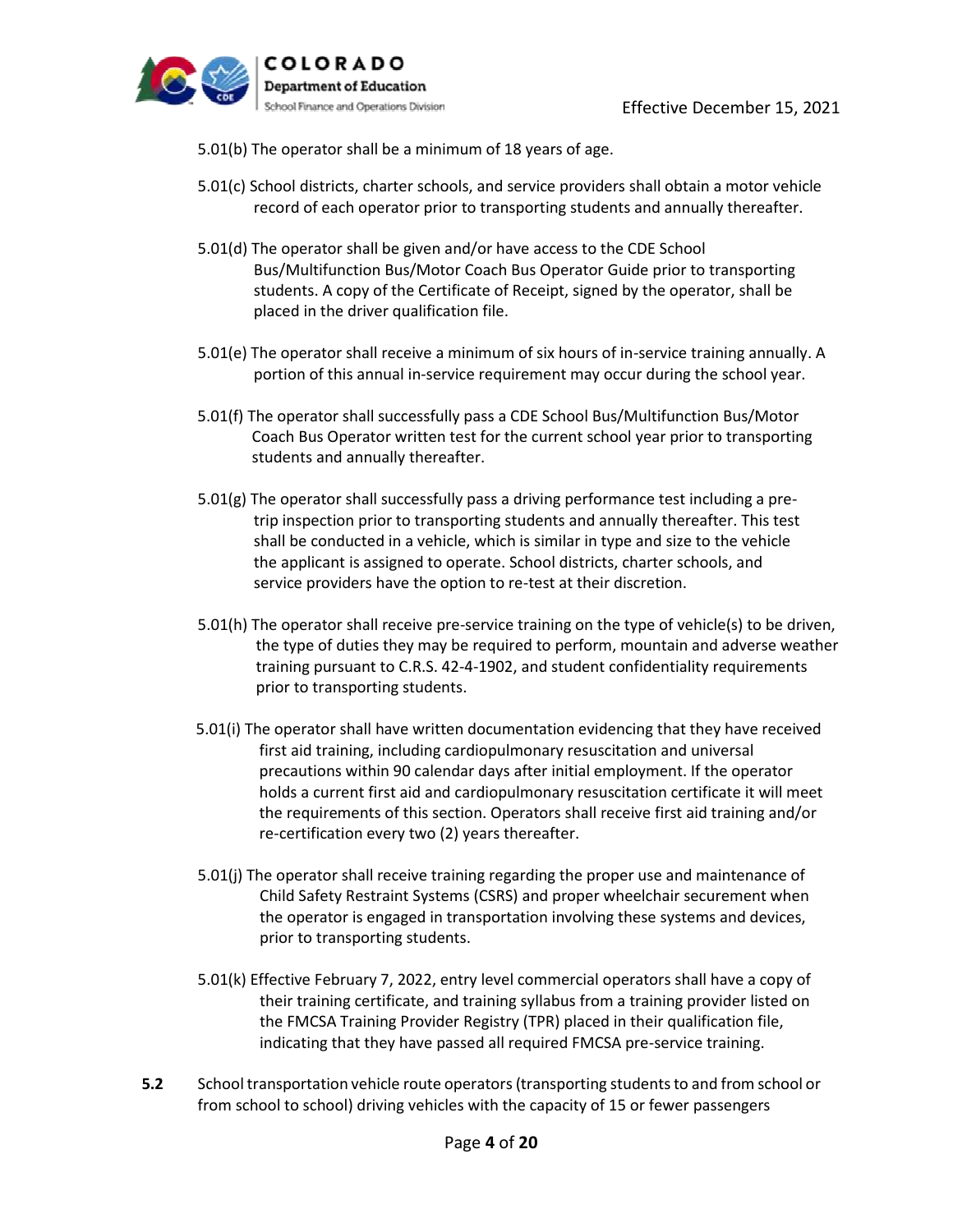

(counting the driver), including Type A Multifunction Bus and Small Vehicle, shall meet or exceed the following requirements:

- 5.02(a) The operator shall possess a valid driver's license.
- 5.02(b) The operator shall be a minimum of 18 years of age.
- 5.02(c) The operator shall have a current physical examination (not to exceed two years) consistent with the requirements of the Federal Motor Carrier Safety Regulations, 49 CFR section 391.43.
- 5.02(d) School districts, charter schools, and service providers shall obtain a motor vehicle record of each operator prior to transporting students and annually thereafter.
- 5.02(e) The operator shall be given and/or have access to the CDE Type A Multifunction Bus/ Small Vehicle Route Driver Guide prior to transporting students. A copy of the Certificate of Receipt, signed by the operator, shall be placed in the driver qualification file.
- 5.02(f) The operator shall receive a minimum of six hours of in-service training annually. A portion of this annual in-service requirement may occur during the school year.
- 5.02(g) The operator shall successfully pass a CDE Type A Multifunction Bus/Small Vehicle Route Operator written test for the current school year prior to transporting students and annually thereafter.
- 5.02(h) The operator shall successfully pass a driving performance test including a pre-trip inspection prior to transporting students and annually thereafter. This test shall be conducted in a vehicle, which is similar in type and size to the vehicle the applicant is assigned to operate. School districts, charter schools and service providers have the option to re-test at their discretion.
- 5.02(i) The operator shall receive pre-service training on the type of vehicle(s) to be driven, the type of duties they may be required to perform, mountain and adverse weather training pursuant to C.R.S. 42-4-1902, and student confidentiality requirements prior to transporting students.
- 5.02(j) The operator shall have written documentation evidencing that they have received first aid training, including cardiopulmonary resuscitation and universal precautions within 90 calendar days after initial employment. If the operator holds a current first aid and cardiopulmonary resuscitation certificate it will meet the requirements of this section. Operators shall receive first aid training and/or re-certification every two (2) years thereafter.
- 5.02(k) The operator shall receive training regarding the proper use and maintenance of Child Safety Restraint Systems (CSRS) and proper wheelchair securement, when the operator is engaged in transportation involving these systems and devices prior to transporting students.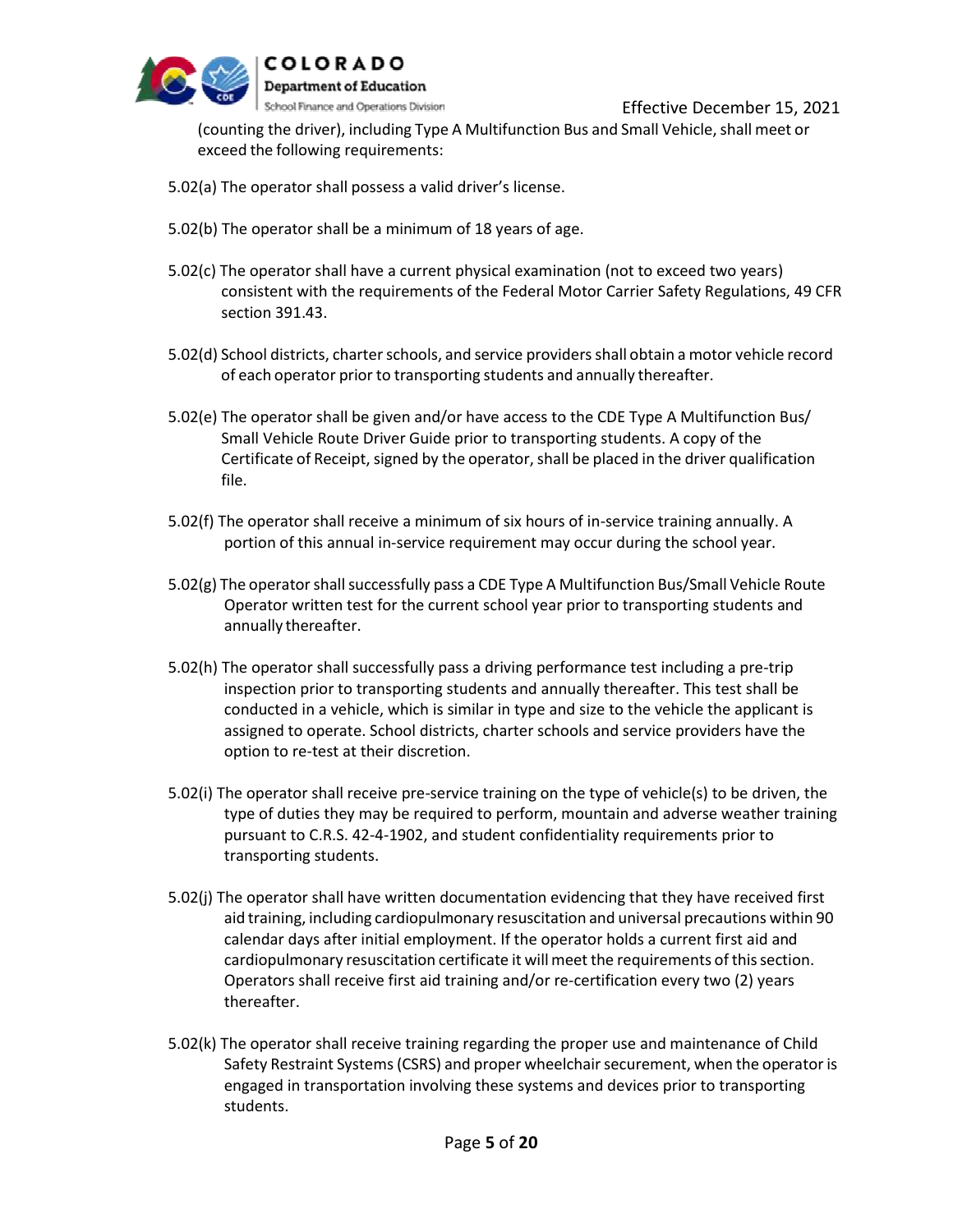

- **5.3** School transportation vehicle operators, other than route operators, driving vehicles with the capacity of 15 or fewer passengers (counting the driver), including Type A Multifunction Bus and Small Vehicle, shall meet or exceed the followingrequirements:
	- 5.03(a) The operator shall possess a valid driver's license.
	- 5.03(b) The operator shall be a minimum of 18 years of age.
	- 5.03(c) School districts, charter schools, and service providers shall obtain a motor vehicle record of each operator prior to transporting students and annually thereafter.
	- 5.03(d) The operator shall be given and/or have access to the CDE Type A Multifunction Bus/ Small Vehicle Operator Guide prior to transporting students. A copy of the Certificate of Receipt, signed by the operator, shall be placed in the driver qualification file.
	- 5.03(e) The operator shall successfully pass a Type A CDE Multifunction Bus/Small Vehicle Operator written test for the current school year prior to transporting students and annually thereafter.
	- 5.03(f) The operator shall annually complete the CDE Multifunction/Small Vehicle Operators Medical Information Form (STU-17). Any yes annotations shall require a doctor's release.
	- 5.03(g) The operator shall receive pre-service training on the type of vehicle(s) to be driven, the type of duties they may be required to perform, mountain and adverse weather training pursuant to C.R.S 42-4-1902, and student confidentiality requirements prior to transporting students.
	- 5.03(h) The operator shall be given and/or have access to first aid information, including cardiopulmonary resuscitation and universal precautions.
	- 5.03(i) The operator shall successfully pass a driving performance test including a pre-trip inspection prior to transporting students. This test shall be conducted in a vehicle, which is similar in type and size to the vehicle the applicant is assigned to operate. School districts, charter schools, and service providers have the option to re-test in subsequent years at their discretion.
	- 5.03(j) Prior to driving a school transportation vehicle pursuant to 1 CCR 301-26-R-,13.11 operators shall receive training on towing a trailer.
- **5.4** A school transportation paraprofessional is a person assigned to assist a school transportation vehicle operator to control the behavior of students in the bus and/or ensure the safety of students getting on and off the school transportation vehicle.
	- 5.04(a) The school transportation paraprofessional shall receive pre-service training for the type of duties they may be required to perform prior to assisting with transporting students.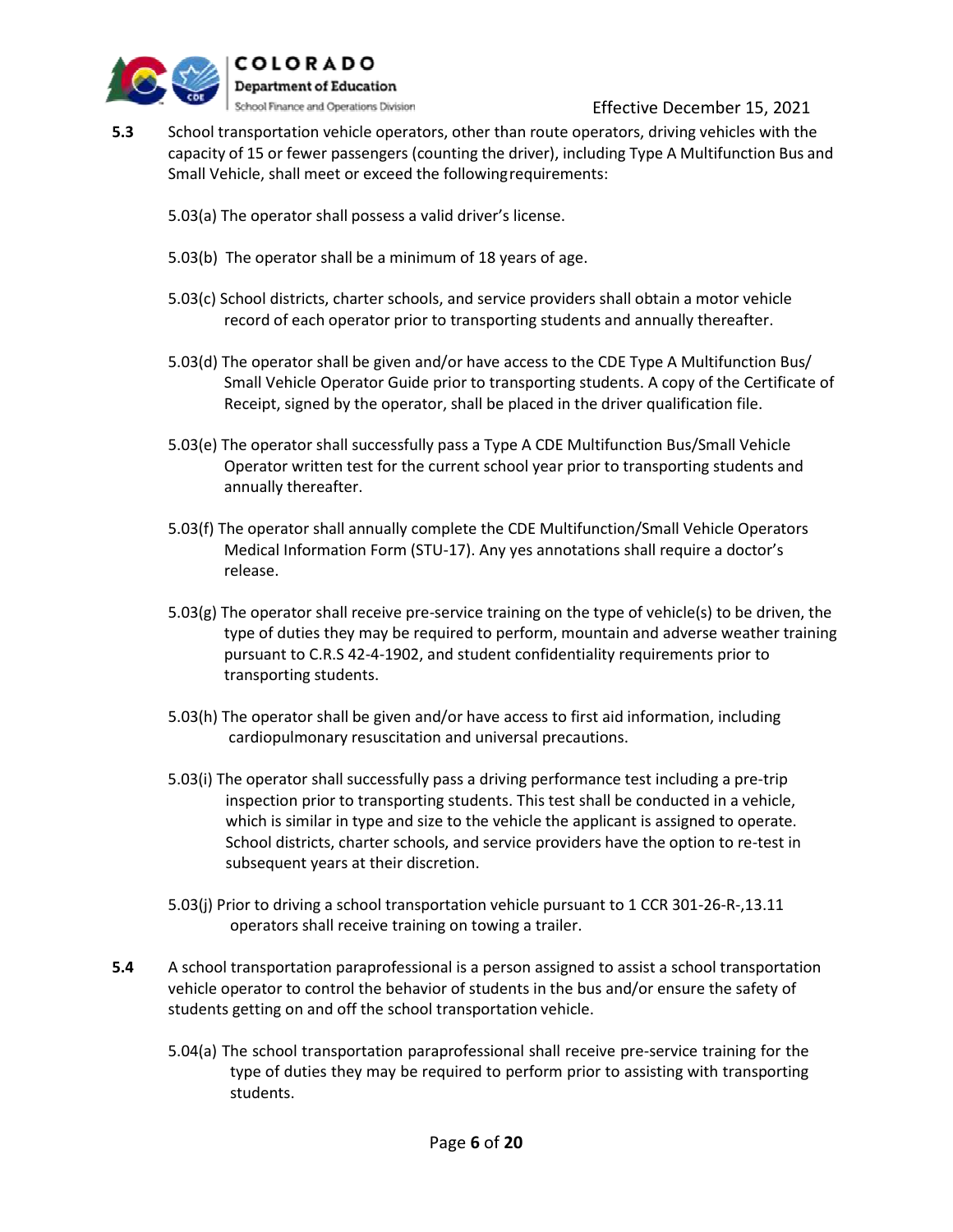

- **5.5** School transportation vehicle operators and school transportation paraprofessionals are required to be able to perform all essential functions including emergency evacuations when transporting students as determined by the school district, charter school, or service provider job qualification standards.
	- 5.05(a) The employing school district, charter school, or service provider has the authority to require at any time a medical evaluation of a school transportation vehicle operator or school transportation paraprofessional for any condition that could impair the employee's ability to operate a vehicle safely, assist student(s) as required by their position, and/or perform other required job duties, and may take appropriate action on the outcome of such evaluation.
	- 5.05(b) School transportation vehicle operators and school transportation paraprofessionals that have medical conditions which result in temporary loss of performance abilities shall provide return-to-work documentation from their physician, and any other requirements per school district, charter school, or service provider policy to the employing school district/service provide prior to returning to their assigned duties.

## **6.0 School Transportation Entry LevelDriverInstructor Requirements**

- **6.1** A CDE school transportation entry level driver instructor is a person qualified to teach either the theory and/or the behind-the-wheel curriculum, pursuant to 49 CFR, Part 380, Appendix B, C and D.
- **6.2** Pursuant to 49 CFR, Part 380.605, the CDE school transportation entry level theory instructor shall (1) possess a valid Colorado commercial driver's license with the Class B (or higher), School Bus, and Passenger endorsements; and (2) have two years of verifiable experience operating a school transportation vehicle requiring a commercial operator's license with the Class B (or higher), School Bus, and Passenger endorsement in the State of Colorado.
	- 6.02(a) Exception: A theory instructor is not required to hold a CDL of the same (or higher) class, and with all endorsements necessary to operate the CMV for which training is to be provided, if the instructor previously held a CDL of the same (or higher) class and complies with the other requirements set forth in this section.
- **6.3** The CDE school transportation entry level driver theory instructorshallsuccessfully complete the CDE entry level theory instructor program initially, and every three years thereafter pass the CDE School Transportation Entry Level Theory Instructor Recertification Written Test.
- **6.4** Pursuant to 49 CFR, Part 380.605, the CDE school transportation entry level behind the wheel instructor shall (1) possess a valid Colorado commercial driver's license with the Class B (or higher), School Bus, and Passenger endorsements; and (2) have two years of verifiable experience operating a school transportation vehicle requiring a commercial operator's license with the Class B (or higher), School Bus, and Passenger endorsement in the State of Colorado.
	- 6.04(a) Exception: A behind the wheel instructor who provides training solely on a range which is not a public road is not required to hold a CDL of the same (or higher) class, and with all endorsements necessary to operate the CMV for which training is to be provided, as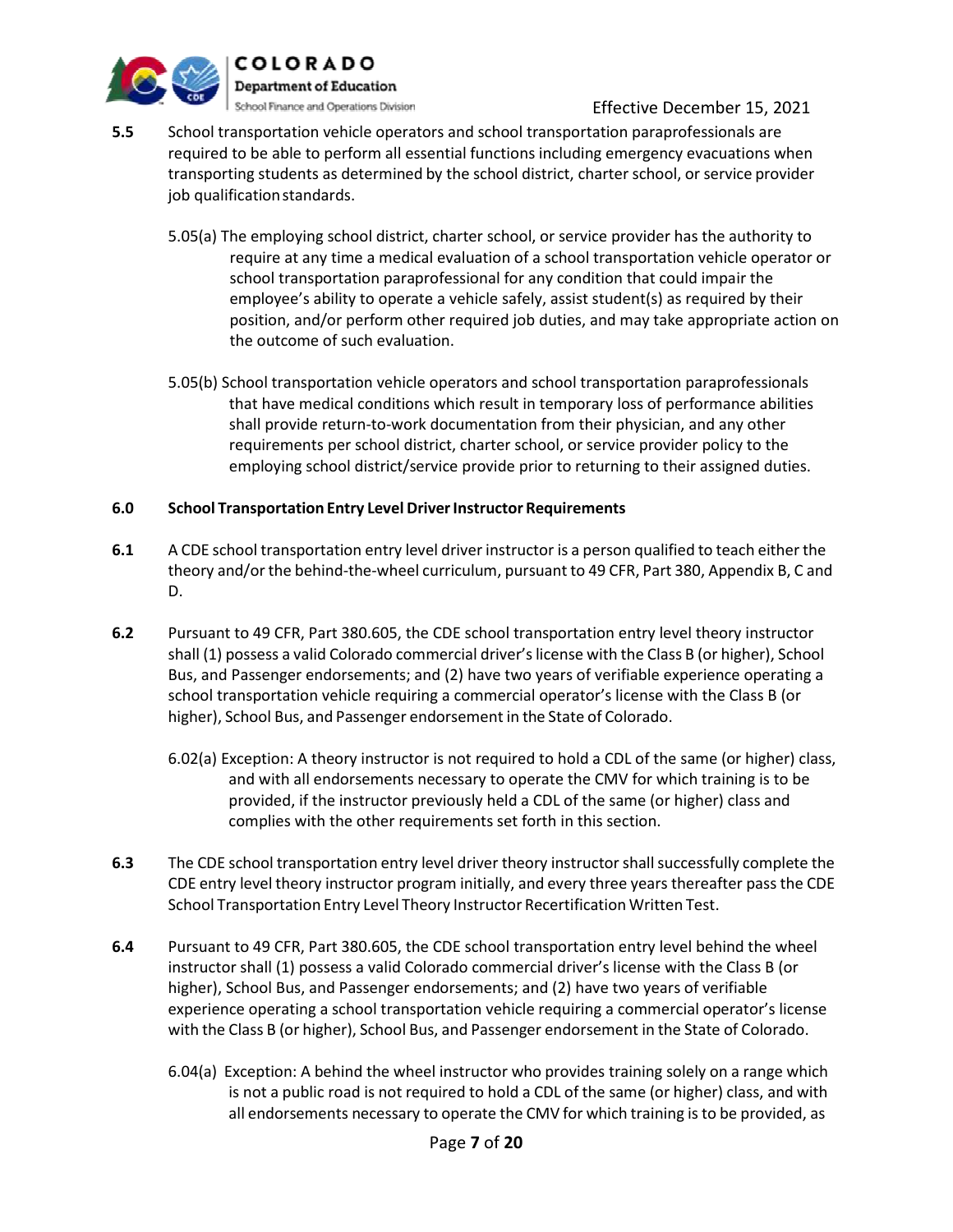

long as the instructor previously held a CDL of the same (or higher) class, and with all endorsements necessary to operate the CMV for which training is to be provided and complies with the other requirements set forth in this section.

- **6.5** The CDE school transportation entry level driver behind the wheel instructor shall successfully complete the CDE entry level behind the wheel instructor program initially, and every three years thereafter pass the CDE School Transportation Entry Level Behind the Wheel Instructor Recertification WrittenTest.
- **6.6** If any of the above requirements become invalid, the school transportation entry level driver theory, and/or behind the wheel instructor certificate isinvalid until the requirement(s) is made valid.
- **6.7** An entity on the Training Provider Registry shall submit the CDE Entry Level School Transportation Instructor Recertification Form (STU-11) to CDE, verifying that all applicable instructor requirements have been satisfied. CDE will then re-issue the applicable Instructor Certificate.
- **6.8** If a school transportation entry level driver instructor has an expired certificate, the certificate can be recertified as follows:
	- 6.08(a) If the certificate has been expired less than six months, then the applicable CDE School Transportation Entry Level Driver Instructor Recertification Written Test(s) is required.
	- 6.08(b) If the certificate has been expired between six and 12 months, then the applicable CDE School Transportation Entry Level Driver Instructor Program Written Test(s) isrequired.
	- 6.08(c) If the certificate has been expired for more than one year, then the instructor must retake and passthe applicable CDE school transportation entry level driver instructor program(s).

## **7.0 School Transportation Annual InspectorRequirements**

- **7.1** A school transportation annual inspector is a person qualified to perform annual inspections on a school transportation vehicle to confirm the vehicle complies with CDE regulations.
- **7.2** School transportation annual inspectors shall meet or exceed the following requirements:
	- 7.02(a) The school transportation annual inspector shall possess a valid driver's license with the proper class and endorsements for the size and type of vehicle(s) to be inspected.
	- 7.02(b) The school transportation annual inspector shall provide to the school district, charter school, or service provider a Brake Inspector Qualification Certificate meeting the requirements of the Federal Motor Carrier Safety Regulations, 49 CFR section 396.25.
	- 7.02(c) The school transportation annual inspector shall have at least two years verifiable experience in the maintenance of light, medium, or heavy-duty vehicles.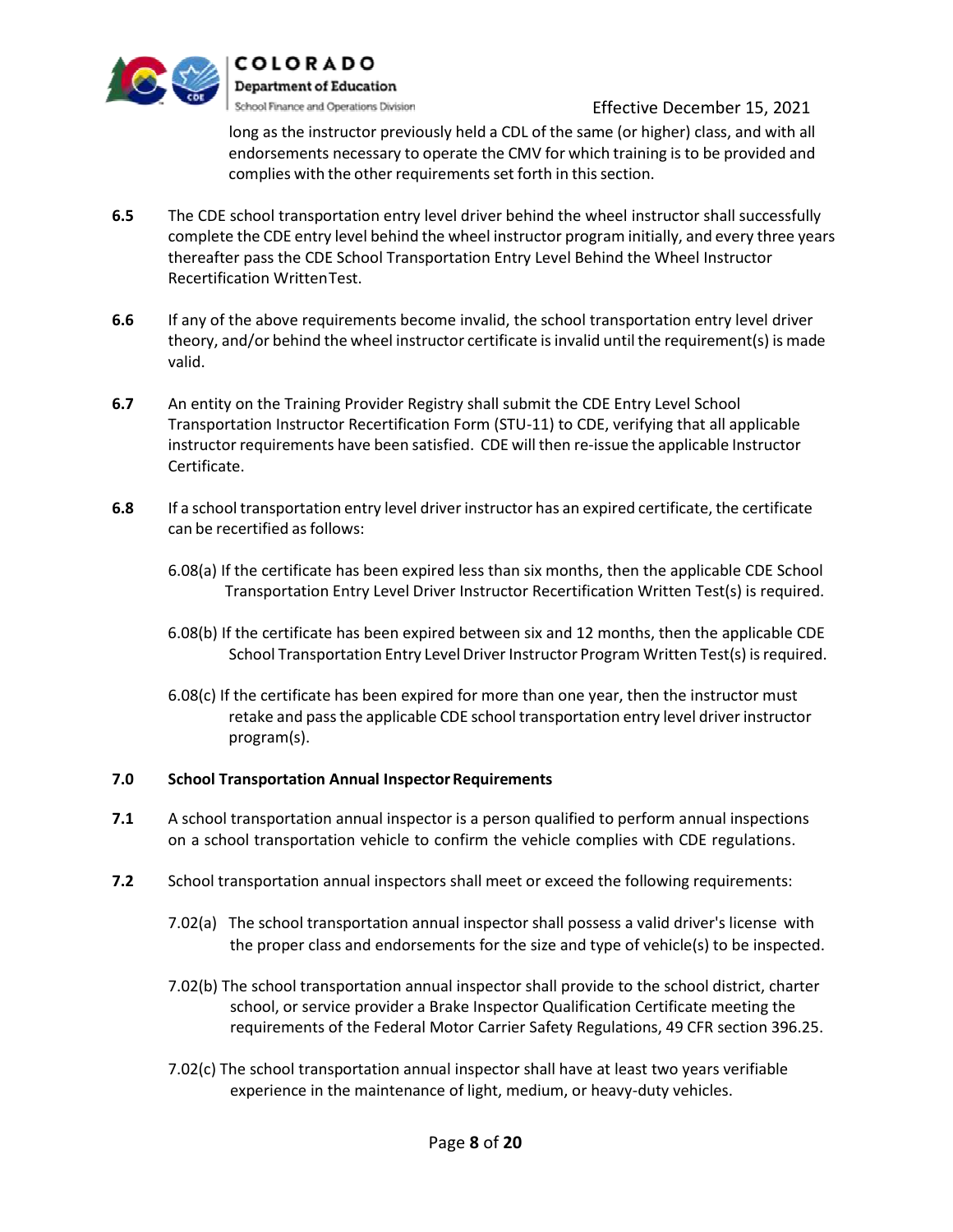

- 7.02(d) The school transportation annual inspector shall successfully pass the CDE initial hands-on performance test proctored by a certified school transportation annual inspector hands-on-tester.
- 7.02(e) The school transportation annual inspector shall successfully pass the CDE annual inspector qualification written test initially, and every three years thereafter pass the CDE annual inspector recertification written test.
	- 7.02(e)(1) A representative of the school district, charter school, or service provider, other than a school transportation annual inspector candidate, shall grade the written test.
- **7.3** A school district, charter school, service provider or operator of an inspection site may submit a CDE Application for CDE Annual Inspector Qualification or Recertification Form (STU-20) to CDE verifying that the above requirements have been satisfied. CDE will then issue an Annual Inspector Certificate.
- **7.4** If any of the above requirements become invalid, the annual inspector certificate is invalid until the requirement(s) is made valid.
- **7.5** If a school transportation annual inspector has an expired certificate, the certificate can be recertified as follows:
	- 7.05(a) If the certificate has been expired less than six months, then the CDE Annual Inspector Recertification Written Test is required.
	- 7.05(b) If the certificate has been expired between six and 12 months, then the CDE Annual Inspector Qualification Written Test is required.
	- 7.05(c) If the certificate has been expired for more than one year, then both the CDE Annual Inspector Qualification Written Test and the CDE hands-on performance test are required.

## **8.0 Annual Inspector Hands-On Tester**

- **8.1** A School transportation annual inspector hands-on tester is a person qualified to proctor hands-on tests to annual inspector candidates.
- **8.2** School transportation annual inspector hands-on testers shall meet or exceed the following requirements:
	- 8.02(a) The school transportation annual inspector hands-on tester shall have maintained a CDE Annual Inspector certificate for a minimum of two years.
	- 8.02(b) The school transportation annual inspector hands-on tester shall have satisfactorily completed a CDE school transportation annual inspector hands-on tester training.
	- 8.02(c) The school transportation annual inspector hands-on testers shall have completeda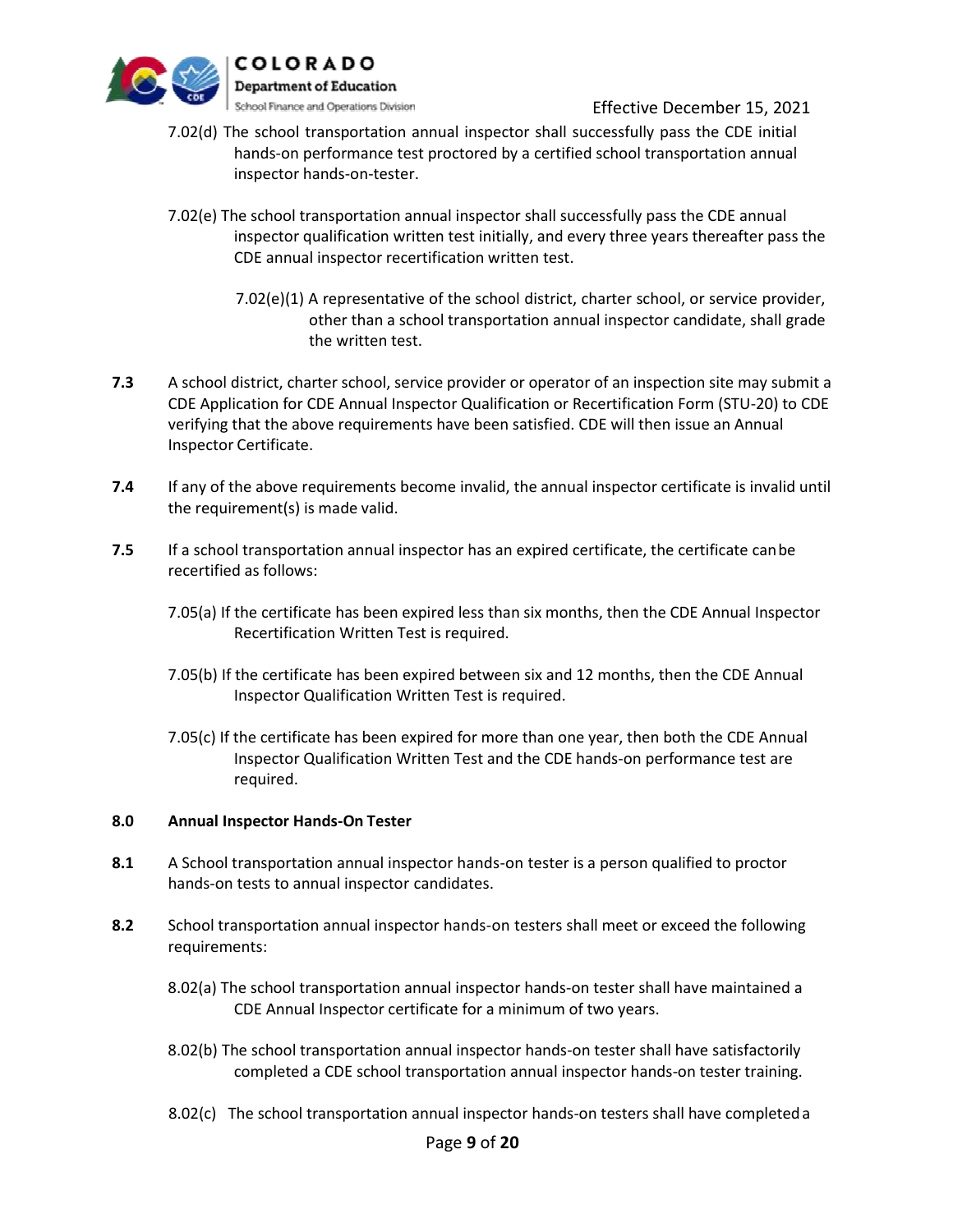

minimum of four hours verifiable medium/heavy brake system training in the last three years or have maintained an ASE School Bus or Medium/Heavy Duty Truck or Transit Bus Brake Certification.

- 8.02(d) The school transportation annual inspector hands-on tester candidate shall submit a CDE Application for Certification or Recertification of CDE Annual Inspector Hands-On Tester Form (STU-30) verifying that the above criteria have been satisfied. CDE will then issue an Annual Inspector Hands-On Tester Certificate.
- 8.02(e) The school transportation annual inspector hands-on tester shall conduct at least two hands-on tests every three years or attend a CDE school transportation annual inspector hands-on recertification training to recertify as a school transportation annual inspector hands-on tester.
- 8.2 If any of the above requirements become invalid, the hands-on tester certificate is invalid until the requirement(s) is made valid, by retaking the tester training class in rule 8.02(b).

## **9.0 Pre-trip/Post-trip Vehicle Inspections**

- **9.1** Each school transportation vehicle shall have a daily pre-trip and post-trip inspection performed and documented by the school transportation vehicle operator or other transportation employee authorized by the school district, charter school, or service provider. A daily pre-trip inspection shall be completed prior to a vehicle being placed in service. A daily post-trip inspection shall be completed at the end of daily operation of each vehicle.
- **9.2** The pre-trip and post-trip inspection requirements for school transportation vehicles, other than small vehicles, shall include at a minimum all items listed on the CDE School Transportation Vehicle (School Bus/Multifunction Bus/Motor Coach Bus) – Pre-Trip and Post Trip Requirements Form (STU-9).
- **9.3** The pre-trip and post-trip inspection requirements for school transportation small vehicles shall include at a minimum all items listed on the CDE School Transportation Vehicle (Small Vehicle) – Pre-Trip and Post Trip Requirements Form (STU-8).
- **9.4** School districts, charter schools, and service providers shall have a procedure in place to verify that students are not left on an unattended school transportation vehicle.

## **10.0 Inspection Site Certification**

- **10.1** A CDE Inspection Site Certificate is required at each facility/location where annual inspections for school transportation vehicles are performed.
- **10.2** The inspection site shall meet or exceed the following criteria to acquire and maintain an inspection site certificate:
	- 10.02(a) The inspection site shall be large enough to accommodate the vehicle, equipment, and tools necessary to perform the inspection.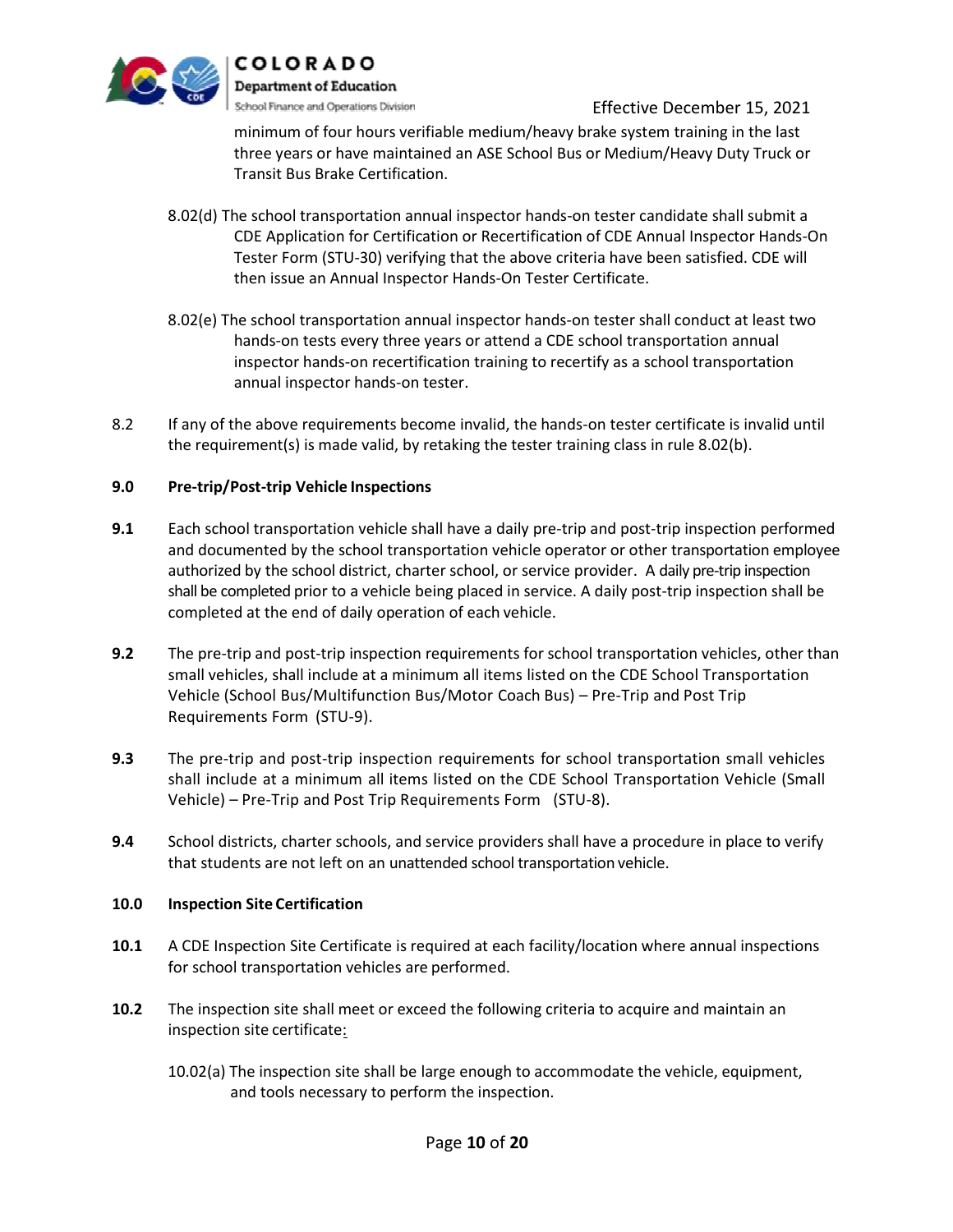

- 10.02(b) The inspection site shall have a floor surface or pad adequate to safely support the maximum weight of the largest vehicle to be inspected.
- 10.02(c) The inspection site shall have adequate lighting and ventilation.
- 10.02(d) The inspection site or inspector shall, at the time of inspection, have the equipment and tools necessary to properly complete the annual inspection.
- 10.02(e) The inspection site or inspector shall have tools designed and calibrated to take accurate readings of appropriate measurements, such as brakes and tires.
- **10.3** The operator of an inspection site shall submit a request for an inspection site certificate on the CDE Application for Inspecting Site Certification Form (STU-22) that the above criteria have been satisfied.
- **10.4** The operator of an inspection site shall post the CDE Inspection Site Certificate at the inspection site.

#### **11.0 Annual Inspection**

- **11.1** School districts, charter schools and service providers shall ensure all school transportation vehicles and trailers pursuant to 1 CCR 301-26-R-13.11 have a CDE annual inspection conducted by a CDE certified annual inspector prior to transporting students and annually thereafter.
	- 11.01(a) Recently purchased school transportation vehicles shall successfully pass a CDE annual inspection prior to transporting students, and then annually thereafter.
- **11.2** Annual inspection results shall be documented on the CDE Affidavit of Annual Inspection for School Transportation Vehicles Form(STU-25).
	- 11.02(a) A copy of the current Affidavit must be maintained inside the vehicle and a copy must be placed in the vehicle file.
- **11.3** All annual inspection criteria of school transportation vehicles must meet or exceed manufacturer's specifications. The annual inspection shall be documented and shall include, at a minimum, all fields listed on the CDE Annual Inspection and Preventive Maintenance Requirements Form (STU-26).
- **11.4** All annual inspection criteria of trailers must meet or exceed manufacturer's specifications, and shall include, at a minimum, all fields listed on the CDE Trailer Annual Inspection and Preventive Maintenance Requirements Form (STU-27).
- **11.5** During the annual inspection, all four wheels shall be pulled for full inspection of the foundation brake system. The three exceptions are:
	- 11.05(a) School transportation vehicles with less than 4,000 miles since the previous annual inspection shall have two wheels (one front and one rear) pulled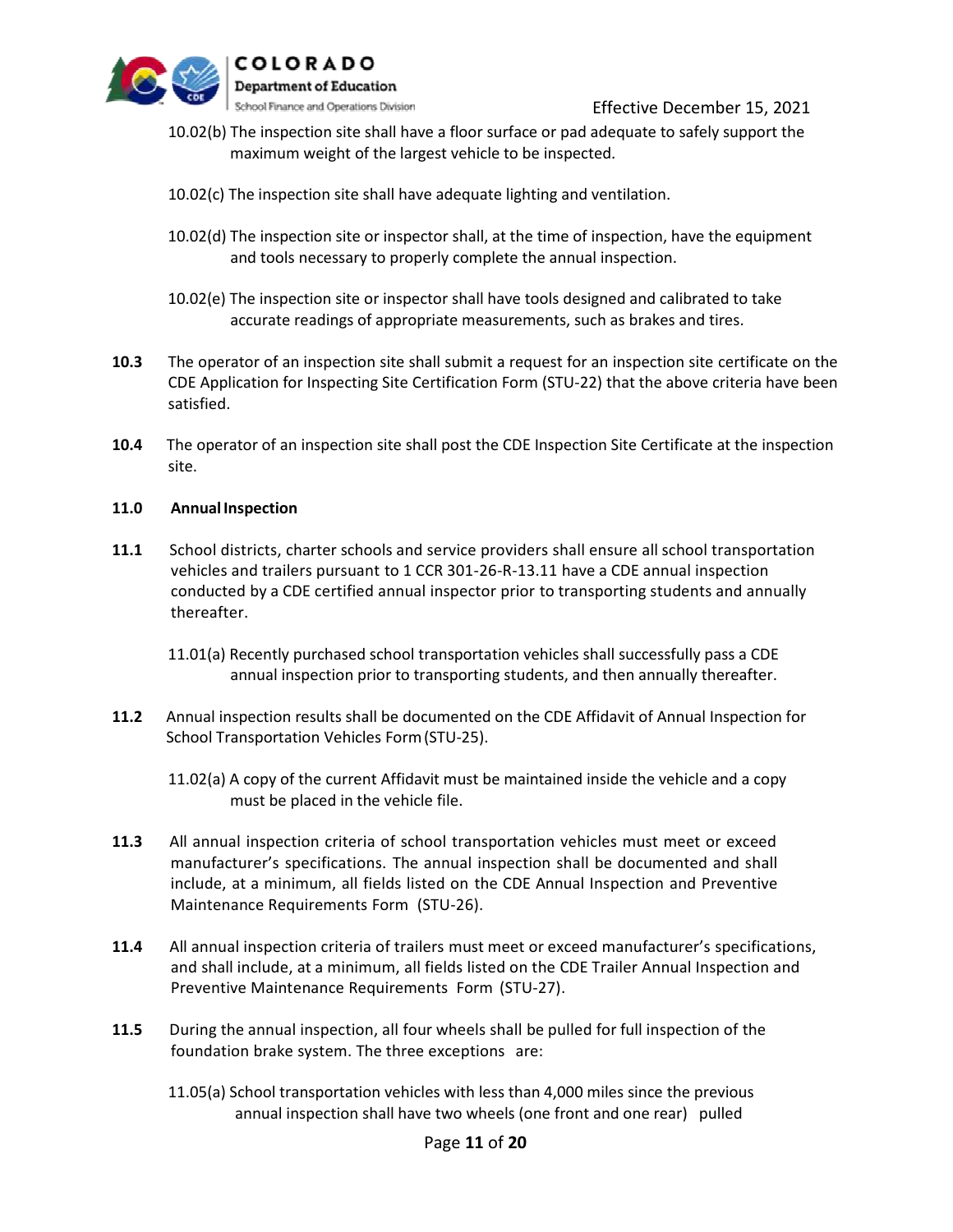

different than those pulled for the previous inspection.

- 11.05(b) School transportation vehicles equipped with a retarder meeting the specifications outlined in 1 CCR 301-25-R-33.00, shall have two wheels (one front and one rear) pulled which are different than those pulled for the previous inspection.
- 11.05(c) Trailers, pursuant to 1 CCR 301-26-13.11, shall have 50 percent of the wheels pulled different than those pulled for the previous inspection.

#### **12.0 Maintenance and Repair**

- **12.1** School districts, charter schools and service providers must ensure all school transportation vehicles are systematically inspected, maintained and repaired to ensure that school transportation vehicles are in safe and proper operating condition.
- **12.2** School districts, charter schools and service providers shall have a system to document preventative maintenance, reported defects and repairs made to school transportation vehicles.
- **12.3** School districts, charter schools and service providers shall maintain separate files for each school transportation vehicle with documentation of all annual inspections, all preventative maintenance and all reported damage, defects or deficiencies and the corresponding repair and maintenance performed.
- **12.4** Any identified damage, defect or deficiency of a school transportation vehicle must be reported to the school district, charter schools or service provider, ifit:
	- 12.04(a) Could affect the safety of operation of the school transportation vehicle;
	- 12.04(b) Could result in a mechanical breakdown of the school transportation vehicle;
	- 12.04(c) Results in noncompliance with Colorado Minimum Standards Governing School Transportation Vehicles (1 CCR 301-25) and/or manufacturer's specifications.
- **12.5** Documentation for reported defects must include all the following:
	- 12.05(a) The name of the school district, charter school or service provider;
	- 12.05(b) Date and time the report was submitted;
	- 12.05(c) All damage, defects or deficiencies of the school transportation vehicle; and
	- 12.05(d) The name of the individual who prepared the report.
- **12.6** Following a reported damage, defect, or deficiency of a school transportation vehicle, school districts, charter schools and service providers or a representative agent must repair the reported damage, defects or deficiencies, or document that no repair is necessary, ensuring that the vehicle is in safe and proper operating condition prior to transporting students.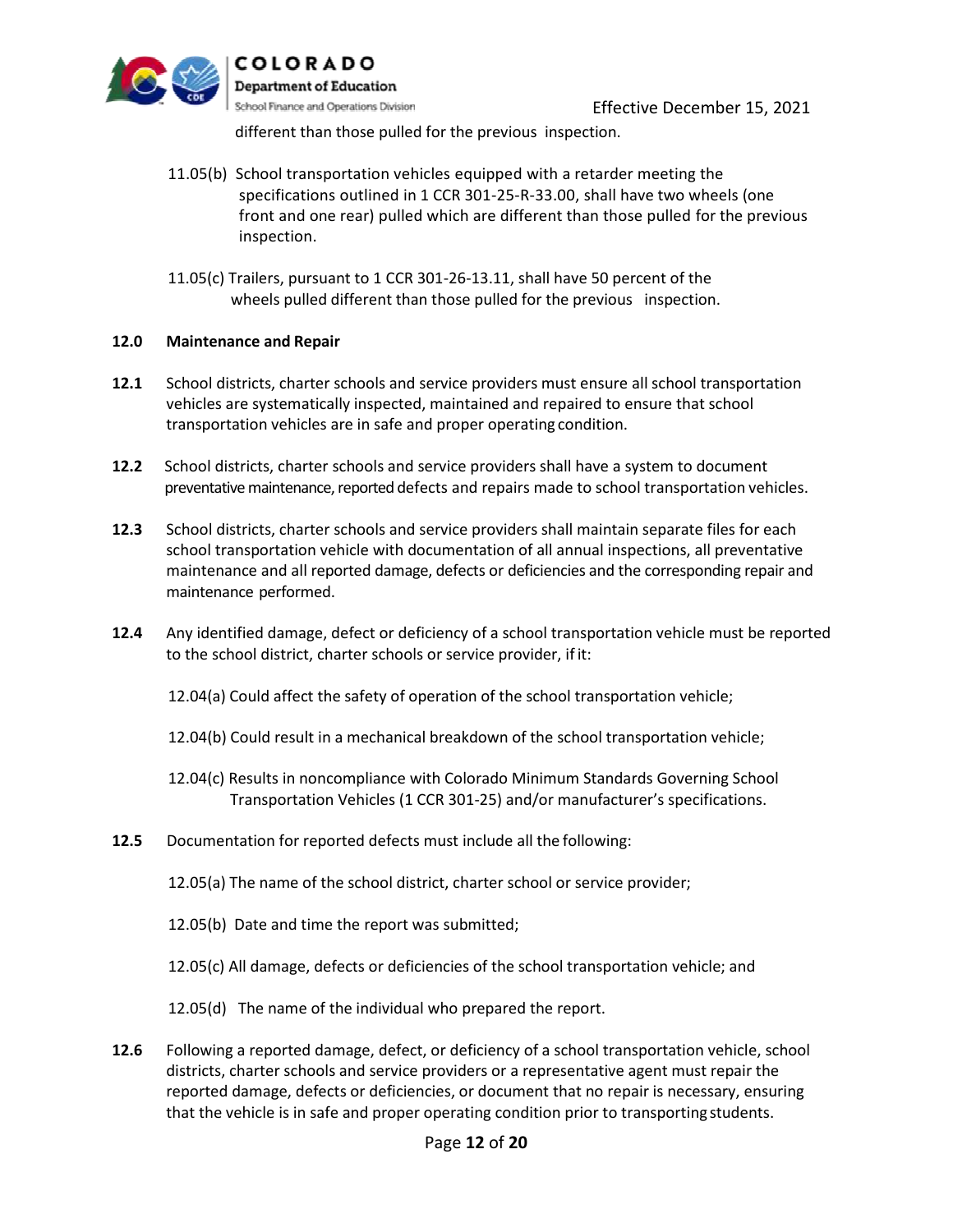

- **12.7** School districts, charter schools and service providers shall not transport students in a school transportation vehicle which is not in safe and proper operating condition. A school transportation vehicle shall be designated as "out-of-service" by a school district, charter schools or service provider, a school transportation annual inspector or the CDE School Transportation Unit.
	- 12.07(a) Any school transportation vehicle discovered to be in an unsafe condition while being operated on the highway, roadway, or private road may be continued in operation only to the nearest place where repairs can safely be affected. Such operation shall be conducted only if it is less hazardous to the public than to permit the vehicle to remain on the highway, roadway, or private road.
- **12.8** Following a school transportation vehicle being placed "out-of-service", a school district, charter school, service provider or a representative agent must make required repairs, ensuring that the vehicle is in safe and proper operating condition prior to transporting students. In the event of being placed "out-of-service" during an annual inspection, the school transportation vehicle must successfully pass a CDE annual inspection prior to transportingstudents.
- **12.9** The preventative maintenance inspection on air drum brake systems shall include, at a minimum, that the brake rod travel has been measured and documented. The applied pressure method shall be used.
	- 12.09(a) The inspection interval shall not exceed 4,000 miles for buses equipped with a manual slack adjuster air brake system.
	- 12.09(b) The inspection interval shall not exceed 6,000 miles for buses equipped with an automatic slack adjuster air brake system.
- **12.10** The preventive maintenance inspection interval on air disc brake systems shall not exceed 6,000 miles and shall include, at a minimum; inspection and documentationof:
	- 12.10(a) The pad thickness by checking the mechanical wear indicators.
	- 12.10(b) The visible part of the rotors for cracks, excessive wear, damage, etc.
	- 12.10(c) The running clearance. If the caliper has no movement or appears to move greater than the distances indicated by the manufacturer, then a full wheel removal inspection will be necessary.
- **12.11** The preventive maintenance inspection interval for hydraulic brake systems shall not exceed 6,000 miles and shall include, at a minimum, inspection and documentationof:
	- 12.11(a) Proper parking brake operation;
	- 12.11(b) Proper brake fluid level and clarity;
	- 12.11(c) Adequate pedal reserve;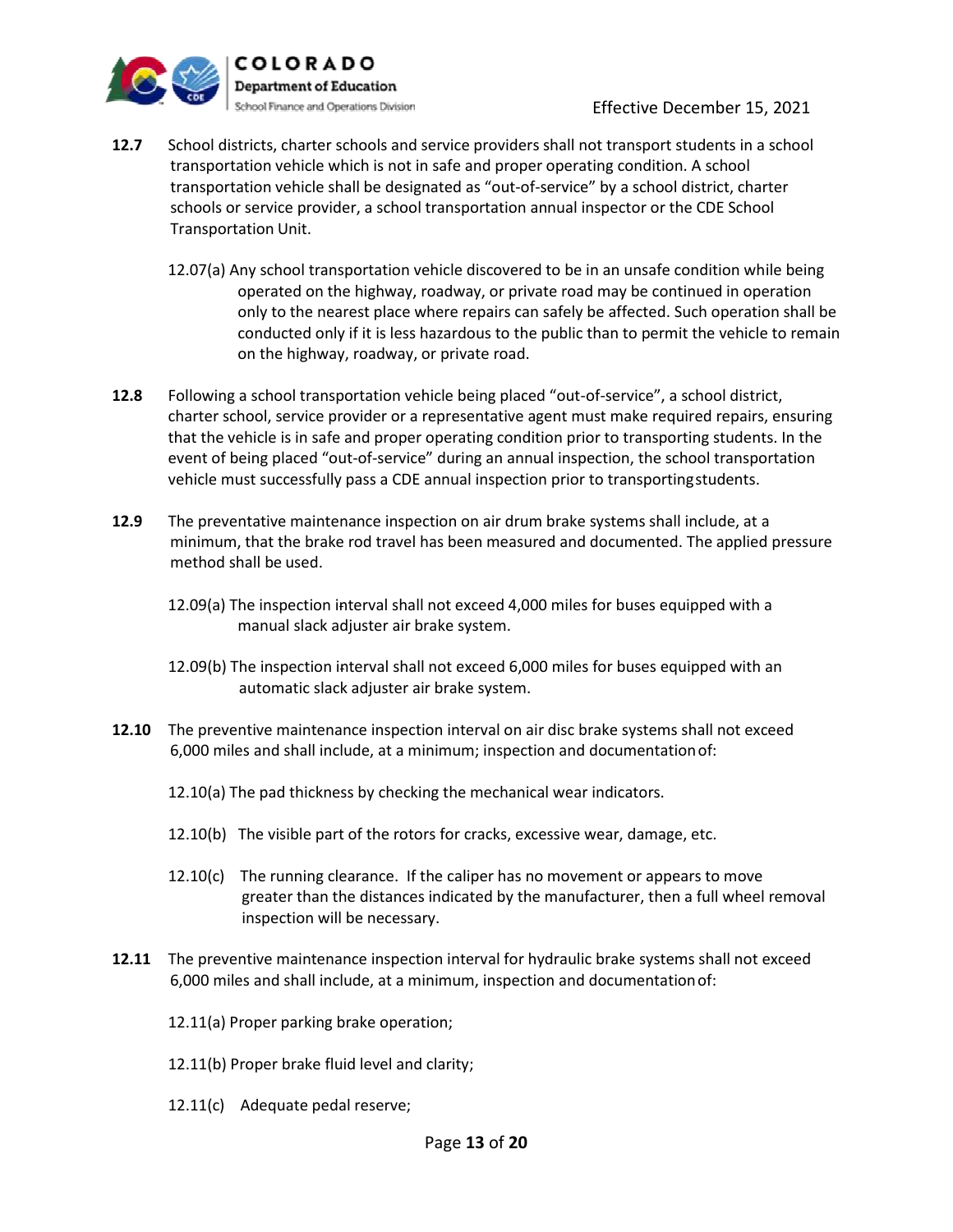

- 12.11(d) Proper hydraulic/vacuum assist operation; and
- 12.11(e) Visual inspection for brake fluid leakage.
- **12.12** If brake adjustment or repair is needed, the work shall be completed by or supervised by aDOT or equivalent qualified brake inspector meeting the requirements of the Federal Motor Carrier Safety Regulations, 49 CFR section 396.25.

#### **13.0 • Operation of a School Transportation Vehicle**

- **13.1** A school transportation vehicle shall not be operated in a manner which is unsafe, or likely to cause an accident, or likely to damage the vehicle.
- **13.2** A school transportation vehicle shall not be placed in motion on a roadway, highway or private road with the passenger entry door/service dooropen.
- **13.3** A school transportation vehicle's headlights or daytime running headlights shall be activated while the vehicle is in operation.
- **13.4** A school transportation vehicle shall not be fueled while students are on board, except in instances when unloading the students would present a greater hazard or peril to their safety.
- **13.5** Use of tobacco products as defined in Section 18-13-121(5), C.R.S., use or possession of illegal controlled substances, use or possession of alcohol and use or possession of marijuana or cannabinoid product, except as otherwise allowed by law, aboard any school transportation vehicle shall be prohibited at alltimes**.**
- **13.6** A school transportation vehicle operator shall not consume food unless the vehicle is stopped at a safe location with the park/emergency brakeset.
- **13.7** When a school transportation vehicle is equipped with a roof mounted strobe lamp, the use of the strobe lamp is permitted only when the vehicle presents a hazard to other motorists, such as loading or unloading students in inclement weather or to enhance visibility of the vehicle when barriers inhibit such visibility.
- **13.8** A school transportation vehicle operator may use the strobe, in addition to the four-way hazard lamps, to warn other motorists that the vehicle is not in motion or is being operated at a speed of twenty-five miles per hour or less.
- **13.9** The school transportation vehicle operator shall use extreme caution when backing. Before backing on a roadway, highway or private property, the horn or audible warning device shallbe sounded and four-way hazard lamps actuated or there shall be a person outside the vehicle giving direction.
	- 13.09(a) Backing a school transportation vehicle when students are outside of the vehicle at a student stop is prohibited.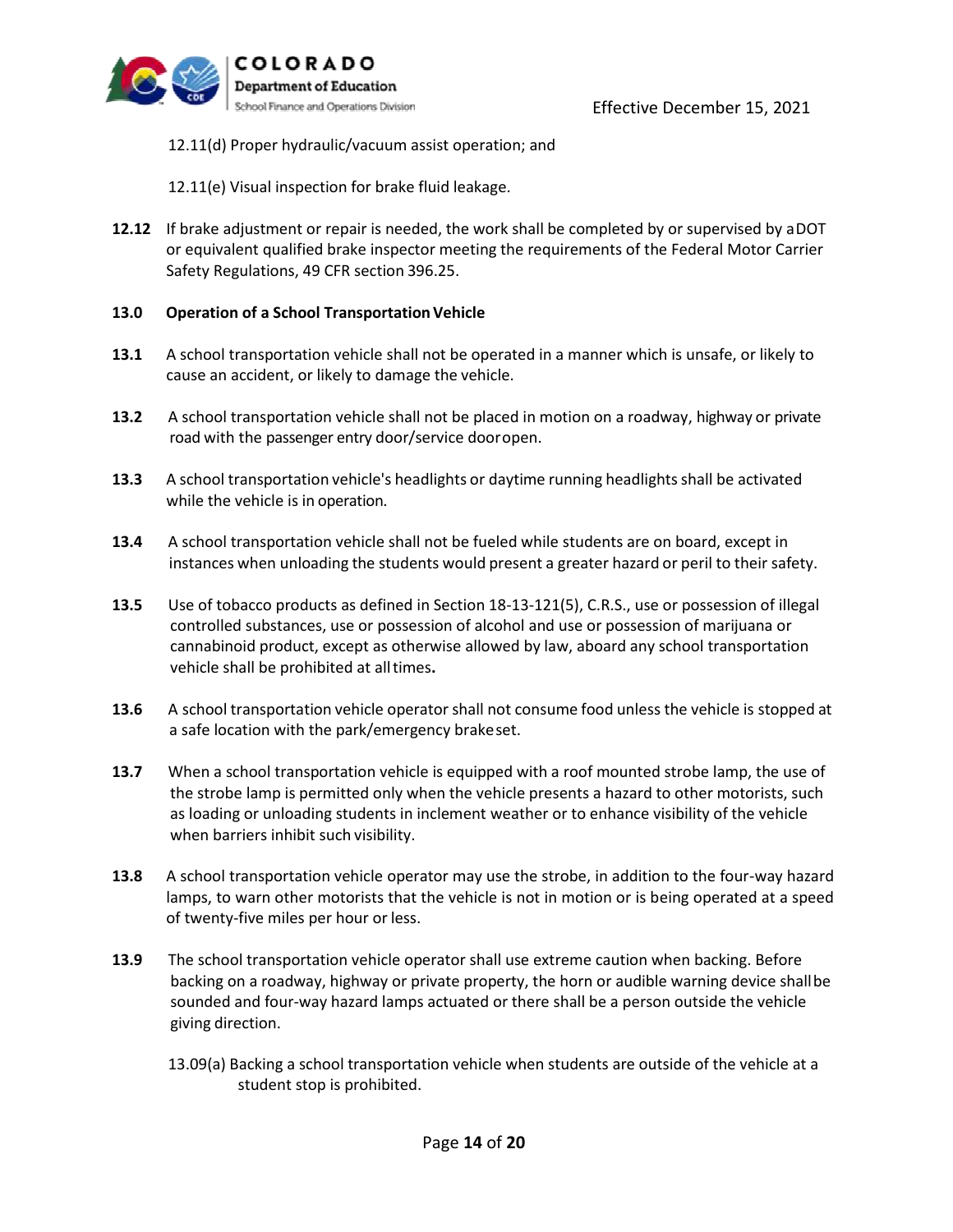

- **13.10** A Type A, B, C, and D School Bus, Multifunction Bus and Motor Coach Bus shall not be operated with a trailer or other vehicle attached while students are being transported.
- **13.11** School transportation small vehicles, with the capacity of 15 or fewer passengers (counting the driver), may tow trailers while students are being transported to the extent that trailering is a necessary component of a school district or charter school sponsoredprogram**.**

## **14.0 Authorized Passengers**

- **14.1** Only school district, charter school, or service provider personnel; students enrolled in a school district or charter school; law enforcement officials; or individuals that have received prior authorization from the school district, charter schools or service provider may be passengers on any school transportation vehicle.
- **14.2** The number of passengers transported on any school transportation vehicle shall not exceed the maximum seating capacity of the vehicle. Small vehicle capacity shall not exceed the number of safety belts as designed by the vehiclemanufacturer.
- **14.3** Passengers shall not be permitted to stand in any school transportation vehicle while the vehicle is in motion. This does not preclude authorized persons (such as school transportation paraprofessionals) from completing their duties asrequired.
- **14.4** School districts, charter schools, and service providers shall consider the size of the passengers when determining the number of passengers that can safely occupy a school transportation vehicle seat.

## **15.0 Safety Restraints**

- **15.1** A school transportation vehicle operator shall have the safety belt fastened, worn correctly and properly adjusted prior to the school transportation vehicle being placed in motion.
- **15.2** All passengers in a school transportation vehicle under 10,000 lbs. GVWR shall have their safety belts fastened, worn correctly and properly adjusted prior to the school transportation vehicle being placed in motion.

## **16.0 Transportation of Miscellaneous Items**

- **16.1** A school transportation vehicle operator shall ensure that all carry-on items are properly handled in order to minimize the danger to all others.
- **16.2** All baggage, articles, equipment or medical supplies (except those held by individual passengers) shall be secured in a manner which assures unrestricted access to all exits by occupants, does not restrict the driver's ability to operate the bus and protects all occupants against injury resulting from falling or displacement of any baggage, article, or equipment. Oxygen cylinders meet this standard if they are both medically necessary and secured to a wheelchair, shall be considered to be in compliance with this subsection, provided they do not impede access to any exit. School districts, charter schools, and service providers shall use reasonable care in determining the number of cylinders that may be safely transported atone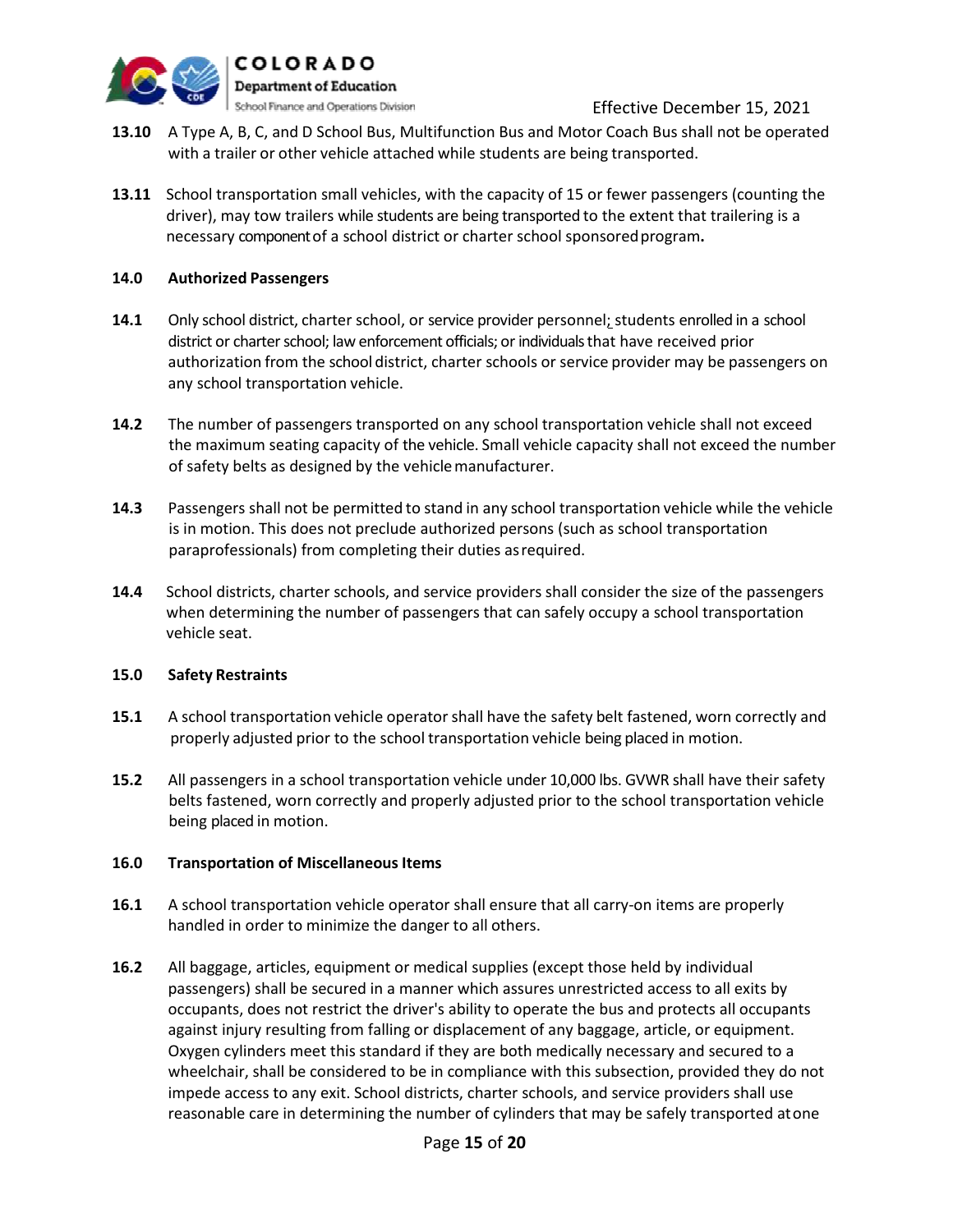

time.

- **16.3** All chemicals and cleaning supplies carried on a school transportation vehicle must meet the following precautions:
	- 16.03(a) Container is non-breakable;
	- 16.03(b) Container is labeled with contents;
	- 16.03(c) Pressurized aerosols are prohibited;
	- 16.03(d) Container is secured in a bracket, or in a closed compartment in the driver's area or a compartment on the exterior of the bus; and
	- 16.03(e) Containers and quantities of products are no more than 32 ounces in size.
- **16.4** Interior-decorations shall not be located within the driver's area (including the space in front of the front barriers, the step-well, dash, walls and ceiling, the windshield, the entry door, the driver's side window, and all windows in front of the front barrier), the first two passenger windows on both sides of the vehicle or all windows on the rear of the vehicle. Other decorations within the passenger compartment shall not;
	- 16.04(a) Cover any required lettering;
	- 16.04(b) Impede the aisle or any emergency exit;
	- 16.04(c) Hang from the walls and/or ceiling.

## **17.0 Maximum Driving Time for School Transportation VehicleOperators**

- **17.1** School transportation vehicle operators, including small vehicle operators, shall not drive (nor shall the school districts, charter schools, or service providers permit or require operators to drive):
	- 17.01(a) In excess of 10 hours or after being on-duty 14 hours until completing 10 hours offduty. This would include on-duty time for all employers. Ten hours off-duty may be consecutive or accumulated in two or more periods of off-duty time with one period having a minimum of six consecutive hours off-duty.
	- 17.01(b) After being on-duty for more than 70 hours in any seven consecutive days.
	- 17.01(c) In case of emergency, an operator may complete the trip without being in violation if such trip reasonably could have been completed absent the emergency.
- **17.2** In lieu of section 17.00 of these rules, a school district, charter school, orservice provider may comply with the Federal Motor Carrier Safety Regulations, 49 CFR section 395.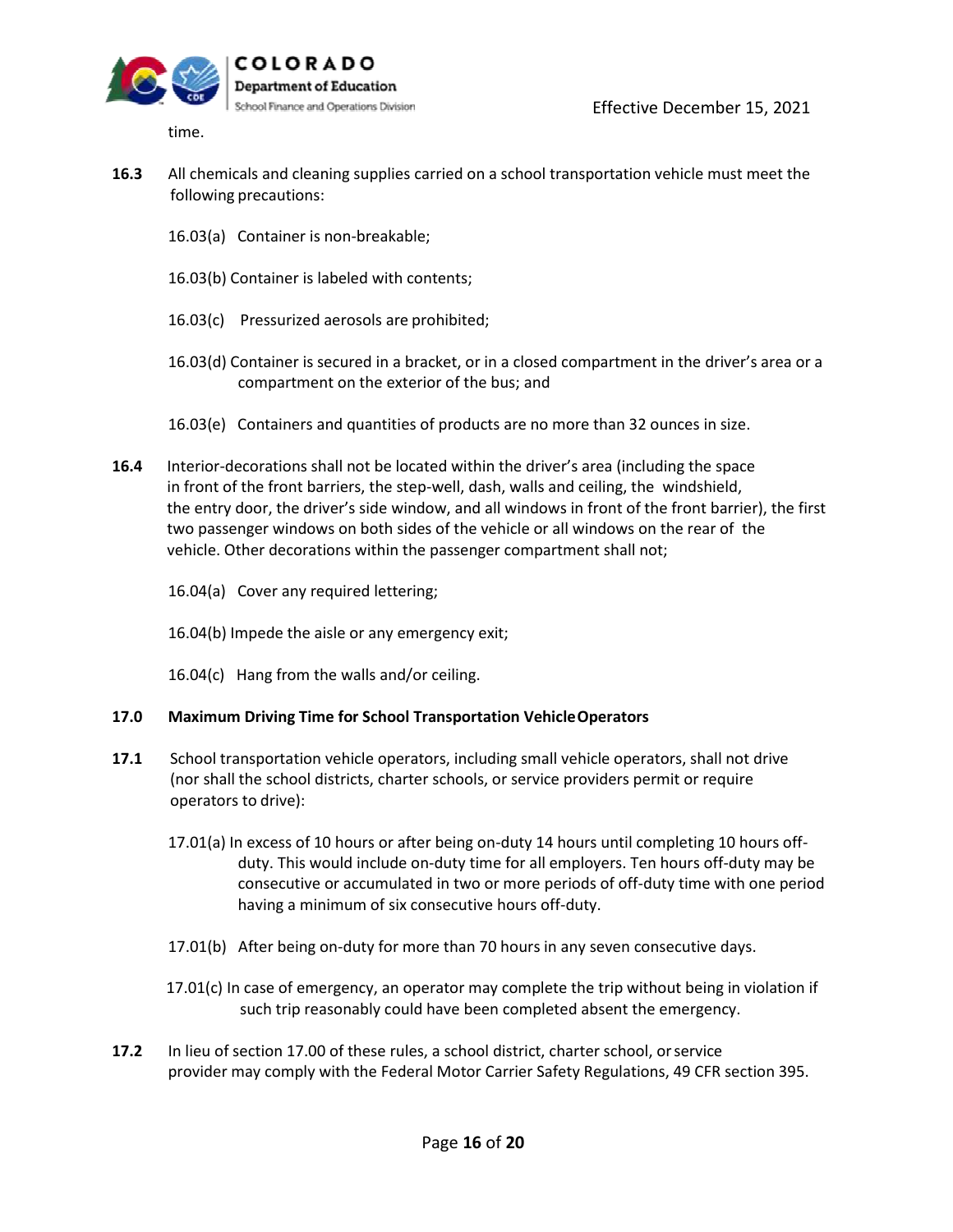

- **17.3** Definitions:
	- 17.03(a) Day Means any 24-consecutive hour period beginning at the time designated by the school district, charter school, or service provider.
	- 17.03(b) On-duty time Includes all time worked for all employers, including all driving and non-driving duties.
	- 17.03(c) Off-duty time School transportation vehicle operators may consider waiting time (whether compensated time or not) at special events, meal stops, and school related events as off-duty if the following criteria are met:
		- 17.03(c)(1) The operator shall be relieved of all duty and responsibility for the care and custody of the vehicle, its accessories, and students, and
		- 17.03(c)(2) The operator shall be at liberty to pursue activities of his/her choice, including leaving the premises on which the bus is located.
- **17.4** All school transportation vehicle operators shall document that they are in compliance with this section, hours of service.
	- 17.04(a) An operator's daily log, or equivalent, shall be completed for the trip in the operator's own handwriting when the trip requires a scheduled or unscheduled overnight stay away from the work reporting location.

## **18.0 Route Planning – Student Loading and Discharge**

- **18.1** School transportation small vehicles, Type A Multifunction Buses with 15 or fewer passenger capacity (counting the driver) and School Buses (Types A, B, C, and D) may be used to transport students to and from school. Multifunction Buses Type B, C, D, and Motor Coach Buses shall not be used to transport students to and fromschool.
- **18.2** The location of student stops shall consider factorsincluding:
	- 18.02(a) Ages of the students;
	- 18.02(b) Visibility;
	- 18.02(c) Lateral clearance;
	- 18.02(d) Student access; and
	- 18.02(e) Control of other motorists.
		- 18.02(e)(1) Student stops for Type A Multifunction Buses with 15 or fewer passenger capacity (counting the driver) and school transportation small vehicles should be located off of the roadway whenever possible.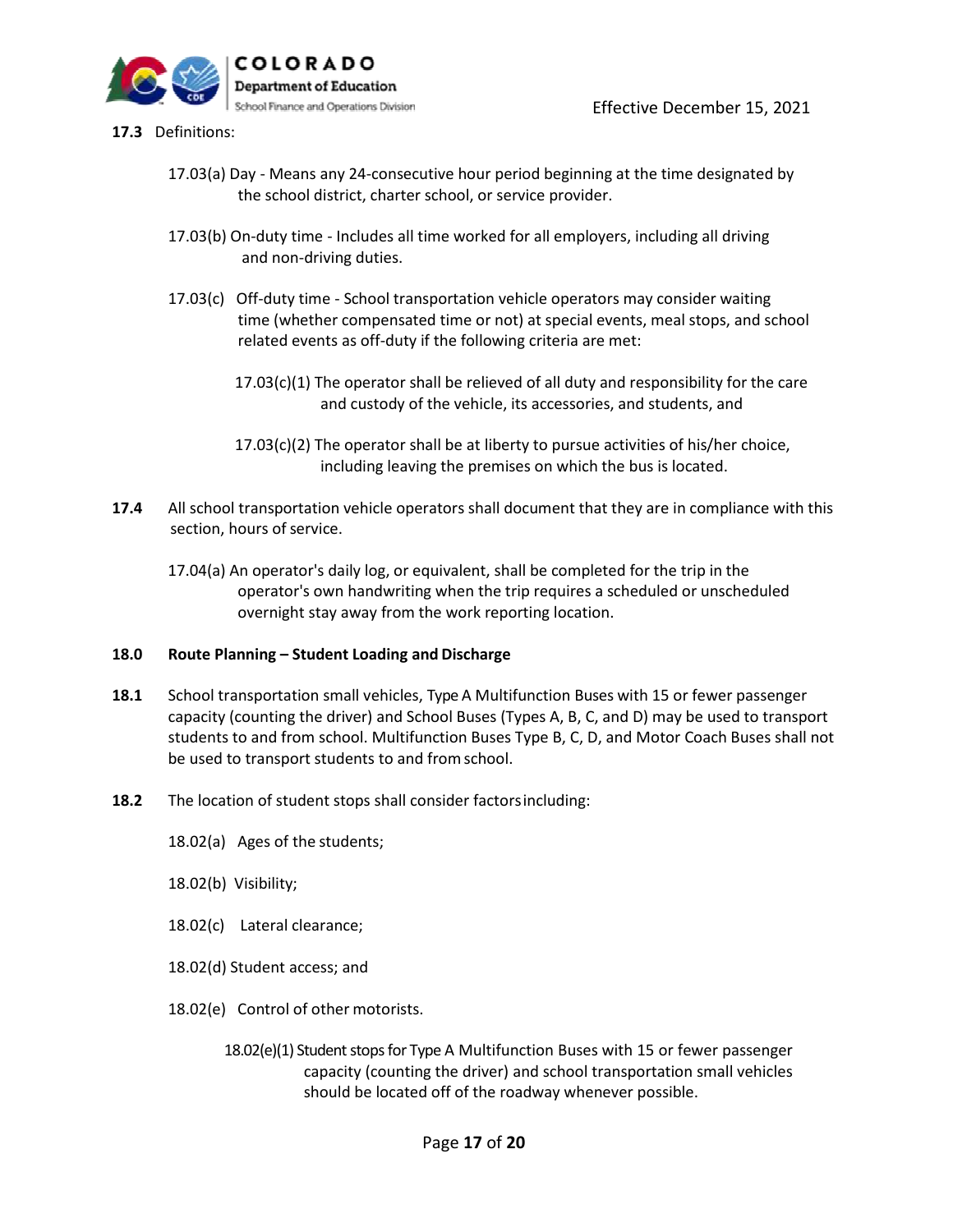

- **18.3** School transportation vehicle operators shall stop at least 10 feet away from students at each designated stop. The school transportation vehicle operator shall apply the parking brake and shift the vehicle into neutral or park prior to opening the service door of a bus or the passenger door(s) of a small vehicle.
- **18.4** The school transportation vehicle operator shall stop as far to the right of the roadway, highway or private road as possible before discharging or loading passengers - allowing sufficient area to the right and front of the vehicle but close enough to the right to prevent traffic from passingon the right - so that students may clear the vehicle safely while in sight of theoperator.

- **18.5** Student stops shall not be located on the side of any major thoroughfare whenever access to the destination of the passenger is possible by a road or street which is adjacent to the major thoroughfare.
- **18.6** School districts, charter schools and service providers shall ensure that if students are required to cross a roadway, highway or private road on which a student stop is being performed, they are prohibited from crossing a roadway, highway or private road constructed or designed to permit three or more separate lanes of vehicular traffic in either direction or with a median separating multiple lanes of traffic.
- **18.7** Four-way hazard lamps shall be used on private property such as parking lots.
- **18.8** Alternating flashing red warning signal lamps shall not be activated within 200 feet of an intersection if the intersection is controlled by a traffic control signal.
- **18.9** Routes shall be planned as to:
	- 18.09(a) Eliminate, when practical, railroad crossings; and
	- 18.09(b) Have stops be a minimum of 200 feet apart (since alternating flashing amber warning signal lamps must be activated a minimum of 200 feet in advance of the stop on the roadway on which the bus stop will be performed).
		- 18.09(b)(1) Exception: In areas where wildlife may create a high risk of threat to students' safety while they are waiting and/or walking to a student stop, designated stops may be less than 200 feet apart upon detailed written approval by the school district board of education or governing body of a charter school (or the board's designee). A copy of the written approval shall be kept in the school transportation office and route operators shall be given written notice of the exception and have it indicated on route sheets.
- **18.10** In determining the length of routes, school districts, charter schools and service providers must make an effort to minimize student ride times while considering student educational needs, geographic boundaries, terrain, traffic congestion, and financial resources within the district. A

<sup>18.04(</sup>a) Exception: The school transportation vehicle operator may block the lane of traffic when passengers being received or discharged are required to cross the roadway.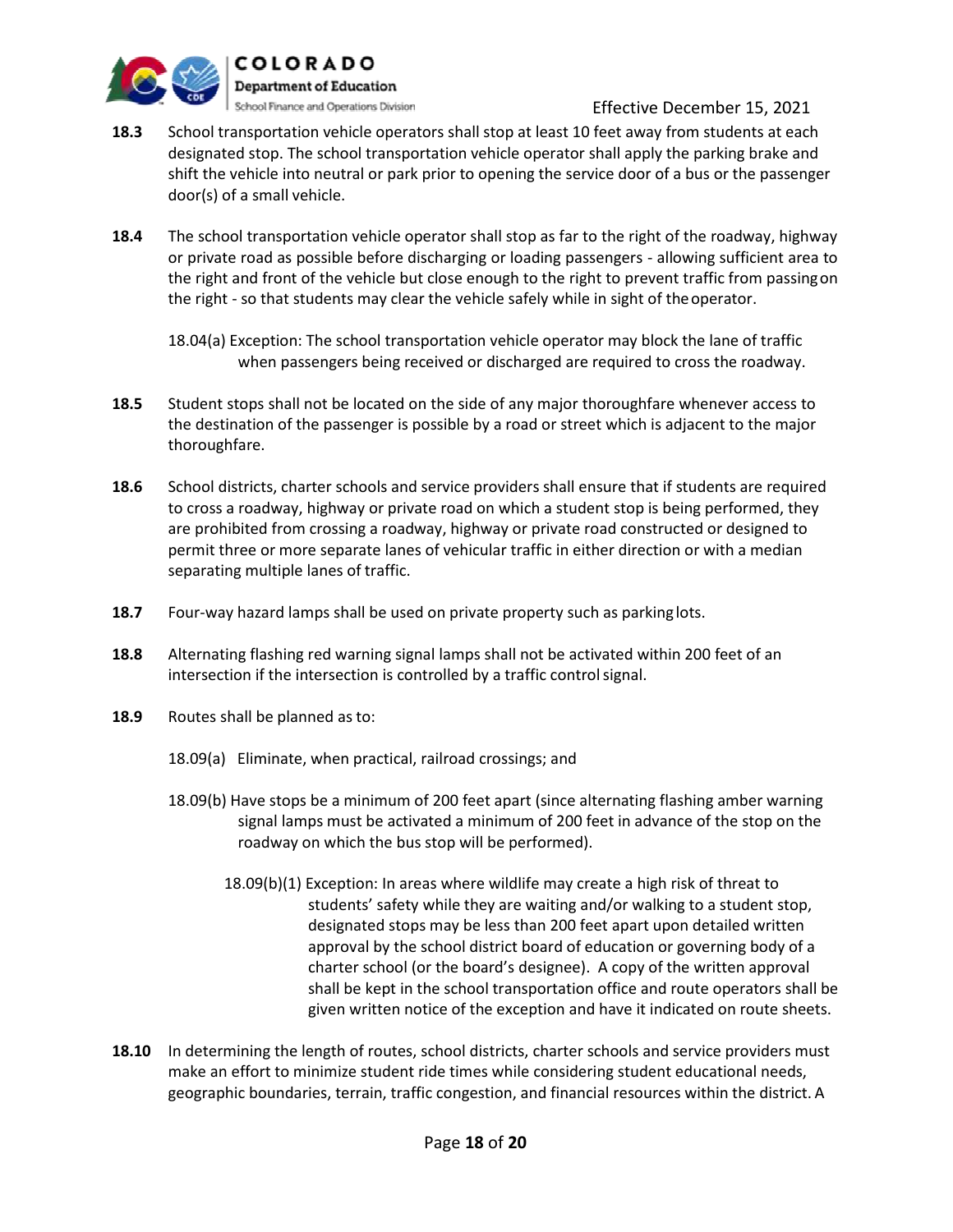

local board of education, or the governing body of a charter school, may establish a maximum student ride time.

- **18.11** Pursuant to Section 42-4-1903(2), C.R.S., school transportation vehicle operators are not required to actuate the alternating flashing red warning signal lamps on a school bus (1) when the student stop is at a location where the local traffic regulatory authority has by prior written designation declared such actuation unnecessary and (2) when discharging or loading passengers who require the assistance of a lift device and no passenger is required to cross the roadway. Further, Type A Multifunction Buses with 15 or fewer passenger capacity (counting the driver) and school transportation small vehicles do not have the functionality to control traffic. In these instances, the school transportation vehicle operator shall stop as far to the right off the roadway as possible to reduce obstruction to traffic, activate the four-way hazard warning lamps a minimum of 200 feet prior to the student stop, continue to display the four-way hazard warning lamps until the process of discharging or loading passengers has been completed, and deactivate the four-way hazard lamps before resuming motion. Students are prohibited from crossing any lanes of traffic to access the student stop or after disembarking.
- **18.12** School transportation vehicle operators shall not relocate a student stop without approval of the school district, charter school, or service provider.
- **18.13** Pursuant to 42-4-707 C.R.S., School transportation vehicle operators of School Buses, Multifunction Buses and Motor Coach Buses, whether transporting students or not, shall apply the following procedures during the process of approaching, stopping and crossing railroad tracks:
	- 18.13(a) Activate the four-way hazard lamps not less than 200 feet from the railroad crossing to alert other motorists of the pending stop for the crossing;
	- 18.13(b) Stop the bus within 50 feet but not less than 15 feet from the nearest rail;
	- 18.13(c) When stopped, the bus shall be as far to the right of the roadway as possible and shall not form two lanes of traffic unless the highway is marked for four or more lanes of traffic; and
	- 18.13(d) Use a prearranged signal to alert students to the need for quiet aboard the bus when approaching railroad tracks. Turn off all noise making equipment (fans, heater, radio, etc.)
- **18.14** After quietness aboard the stopped bus has been achieved, bus operators shall open the service door and operator window. The bus operator shall listen and look in both directions along the track(s) for any approaching train(s) and for signals indicating the approach of a train.
	- 18.14(a) If the tracks are clear, the bus operator shall close the service door and may then proceed in a gear low enough to permit crossing the tracks without having to manually shift gears. The bus operator shall cancel the four-way hazard lamps after the bus has cleared the tracks.
	- 18.14(b) When two or more tracks are to be crossed, the bus operator shall not stop a second